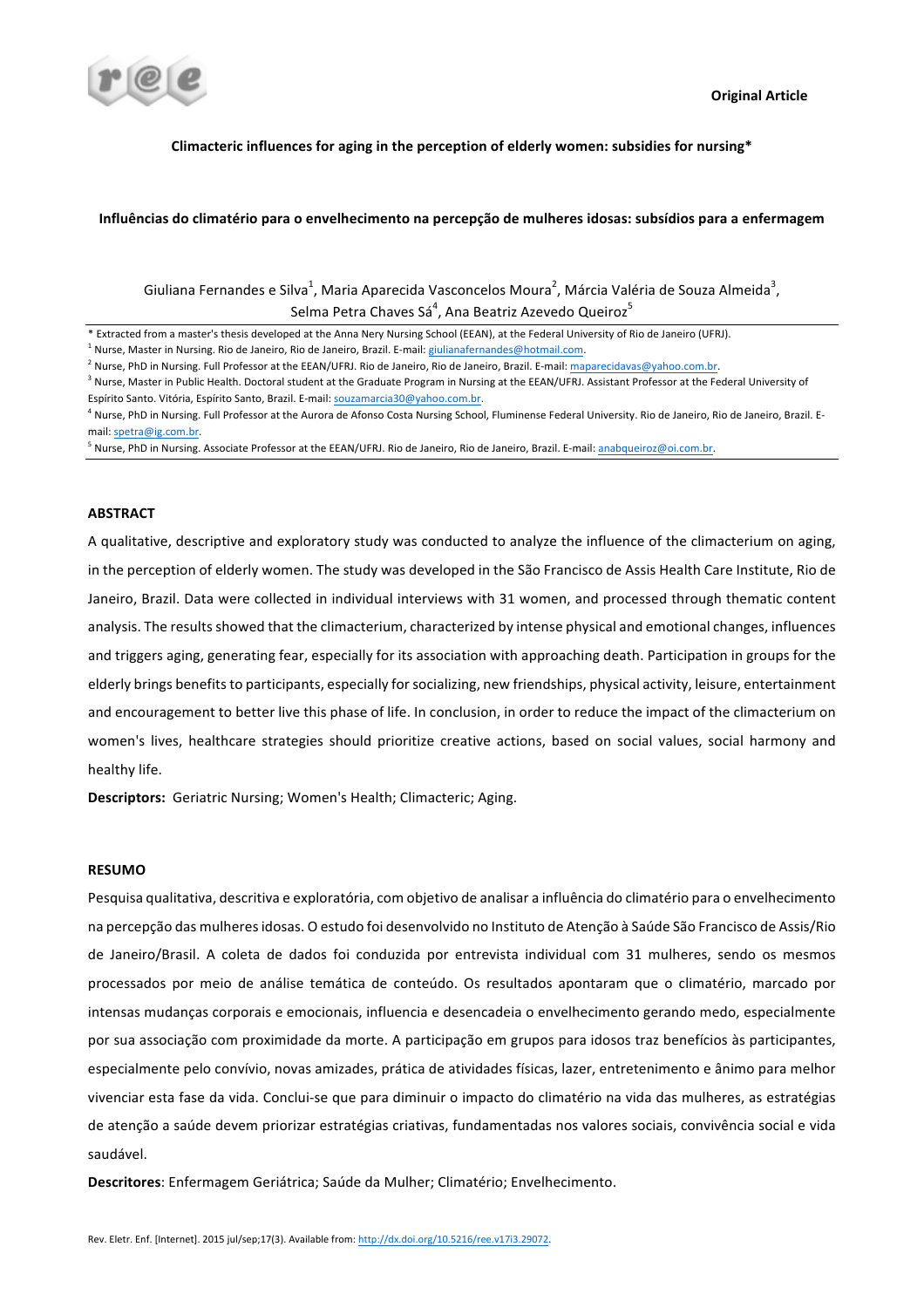## **INTRODUCTION**

Population aging is a reality worldwide, and a fact that draws attention is that, in Brazil, almost 90% of this elderly population, who has lived 100 years or more, are women $^{(1)}$ . This situation shows an important feature of aging populations, which is their feminization.

In this aging process, women go through the climacterium, a transitional, controversial and critical period. This biological phase in women, comprising the transition between the reproductive and the nonreproductive period, starts around age 35 and ends at age 65. It includes menopause, which corresponds to the last menstrual cycle, recognized after 12 months following its occurrence, and which generally happens around 48 to 50 years of age<sup>(2)</sup>.

This phase is a biological landmark, in which women go through profound existential experiences concerning social relations, and their conjugal, professional and spiritual life, bringing influences on the sociocultural context<sup>(3)</sup>. A progressive decline in hormone production starts, usually permeated by manifestations and symptoms characterizing this experience as unique and singular.

The most frequent symptoms, causing discomfort to the majority of women, include hot flashes, that, depending on the intensity and frequency, can interfere with sleep and daily activities, and cause irritability and even depression. In the cognitive-behavioral sphere, behavioral changes are not uncommon, with greater emotional lability and memory difficulties. The loss of youthfulness and the body changes such as loss of muscle tone, hair loss and the appearance of wrinkles are regarded as the concrete onset of aging; factors that have an impact on women's self-image and can boost psychic suffering to the aging process.

In the daily nursing contact with these patients, it is perceived that the climacteric changes have a strong connection with the feminine way of aging, influencing their way of thinking and acting towards self-care and self-esteem. This circumstance needs to be well

researched in order to deconstruct myths, prejudices and taboos regarding the climacteric phase and the aging process<sup>(3-4)</sup>.

Studies $^{(3,5-6)}$  point to the need to deepen the knowledge about the climacterium, rather than approaching it in a biologicist or medicalized perspective, as it has been in international studies<sup>(7)</sup> that emphasize hormonal and/or metabolic factors.

Psychosociocultural issues also have significant influence on the life of any human being, particularly of aging women<sup>(4)</sup>. Despite government efforts to implement humanization strategies and qualification in climacteric care, incorporated into the Unified Health System and supported by the principle of equity and comprehensiveness, many existing services in the current scenario still do not manage to deal with the complexity related to women's health<sup>(2)</sup>.

From the assumption that many women experience conflicts in this phase and associate it with aging, the aim of this study was to understand the relationship between climacterium and female aging, and contribute to health professionals, especially nurses, to analyze the influence of climacterium and aging from the perception of elderly women.

#### **METHOD**

This qualitative, descriptive and exploratory study was developed in the city of Rio de Janeiro, Brazil. The study participants were 31 elderly women treated at the São Francisco de Assis Health Care Institute from the Federal University of Rio de Janeiro. Women assisted in a program called Comprehensive Health Care Program for the Elderly (IAPE, as per its acronym in Portuguese) and aged between 60 and 65 years were included; considering that this is an older age group, and aged up to 65 years for being in the climacteric phase, namely, the third phase known as postmenopausal.

The IAPE has a community center and offers outpatient activities focused on the health of the elderly, with socio-educational practices in health promotion and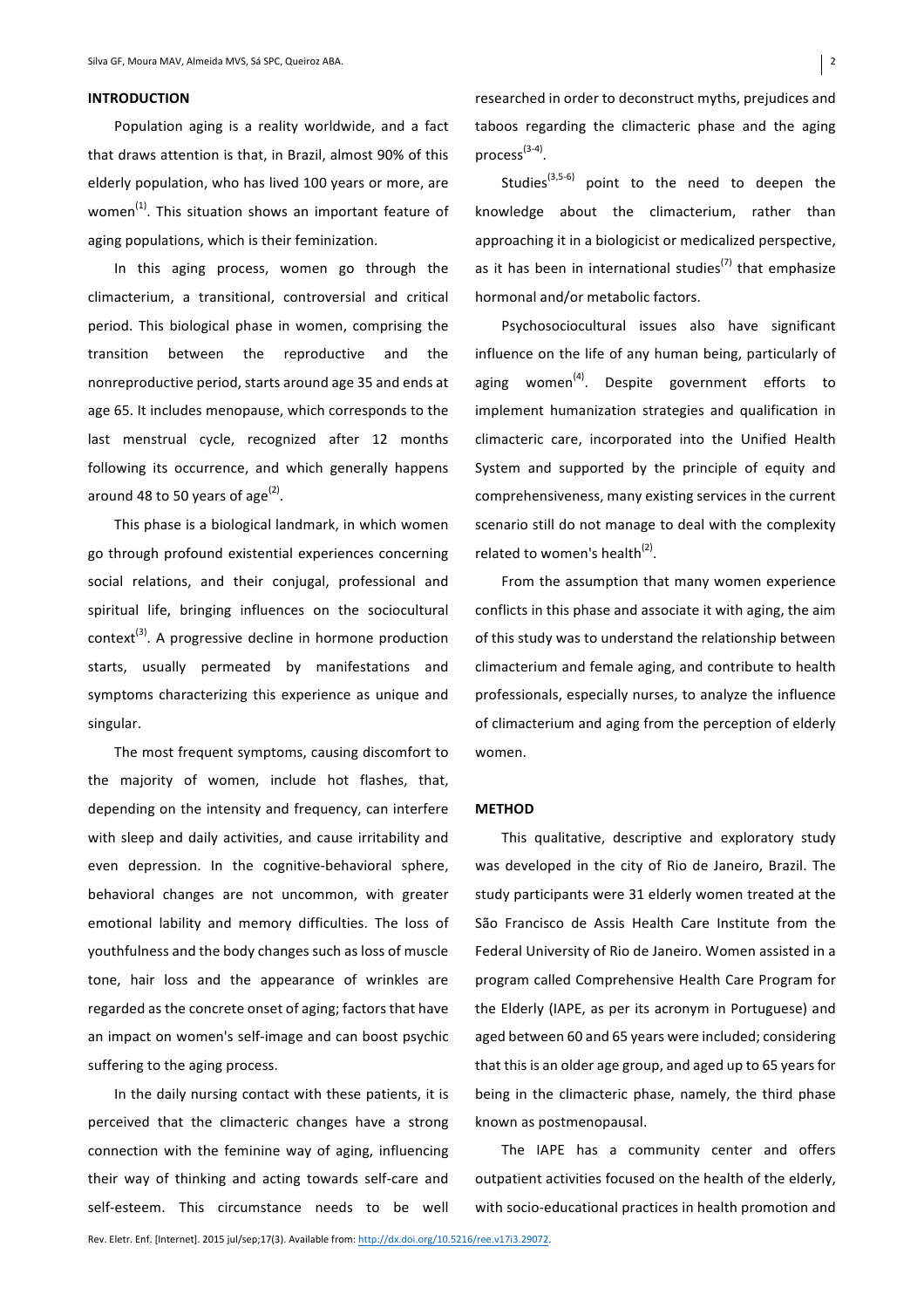prevention, encouraging self-care and social reintegration. In this scenario, educational programs, and conceptual, theoretical and practical foundations in different fields of geriatrics are developed $^{(1)}$ .

Data were collected between April and August 2013 by means of individual semi-structured interviews, and the amount of interviews was determined by saturation of results<sup>(8)</sup>. The aim of the instrument was to characterize the participants by the variables: age, marital status, selfreported race, schooling, housing, work and family income, followed by the experience during climacterium and the perception of the elderly about its influence on the aging process.

Interviews were conducted in a reserved place in the institution and recorded after the permission of the deponents. Their anonymity was preserved using the letter I (Interviewee), followed by the numerical sequence  $(11, 12, 13...)$  in the quotes from the speeches.

After the transcription, there was a thematic content analysis<sup>(9)</sup> following the concepts of analysis, with thorough reading of the empirical material, seeking the main ideas, content exploration. The thematic categories of the testimonial fragments were defined and, finally, there was the confrontation of the four categories that emerged, being analyzed and supported on the framework.

The research was approved by the Research Ethics Committee of the Anna Nery Nursing School and the São Francisco de Assis Health Care Institute from the Federal University of Rio de Janeiro (REC/EEAN/HESFA/UFRJ), under protocol no. 260.187. It was developed in compliance with Brazilian resolution 466/12 for research involving human subjects.

# **RESULTS AND DISCUSSION**

Regarding the characterization of the 31 participants, most were 60 years old (11/35.5%); married or lived in consensual union with a partner (12/38.7%); referred to their skin color as "pardo" (20/64.5%); had incomplete elementary education (11/35.5%); were retired  $(13/41.9\%)$ ; had a family income between one and two minimum wages (20/64.5%); and lived with their children (9/29%).

This profile points to marital interaction contributing to the emotional relationship, low family income, and education levels from regular to good, compared to the national mean of years studied by women considered adults (7.7 years) $^{(10)}$ .

Menopause occurred between 35 and 57 years of age, with the highest incidence in the age group between 50 and 54 years and the lowest between 55 and 57, being this period in late menopause. The substantial variations in the age of occurrence of the natural menopause are attributed to genetic factors that represent a trait predominantly determined by the interaction of multiple genes, whose identity and cause of genetic variations remain unknown<sup>(11)</sup>.

Four categories emerged from the analysis of the results, as follows.

# **Climacterium: starting point and onset of aging**

Many women go through the climacteric phase unaware of what happens in their body, without noticing the presence of signs or symptoms particular to this phase. This period of transformation is marked by physical, emotional, psychological or environmental changes, influenced by cultural factors, lifestyle, personal and family history.

Some transformations involve negative conditions and are interpreted as a bad moment, of discomfort and sadness. This represents growth potential or not, opportunities or threats, depending on how women experience and face these circumstances. The participants expressed changes indicating this phase as the onset of aging:

When the climacteric phase comes, it's the beginning of *aging.* It starts from there, the rules disappear. I don't feel *like* doing things anymore. *I* used to like walking, *wandering, going to parties; I had more courage when I*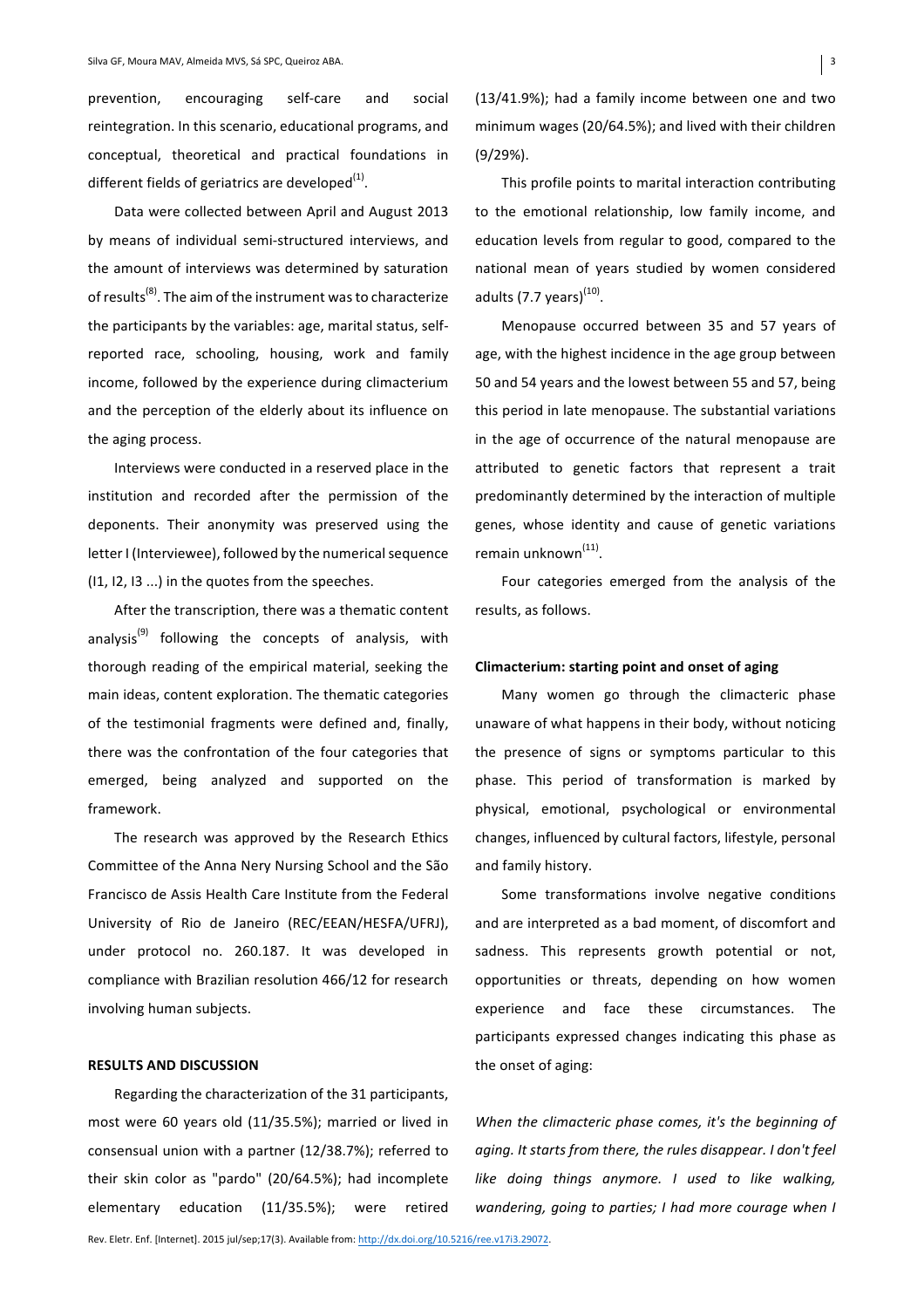*had my period. It seems like our lives are ending, and,* when we're alone, it's even worse! We get depressed and that makes us older. (I17, 62 years old)

*Climacterium influences a lot on aging. Hormones are everything. Without them, we get older. Climacterium is*  the first step to getting older. I turned 60 now and I look *old for my age.* I think climacterium influenced it a lot, got *me stressed, depressed, worried, and that triggered my aging. (I26, 60 years old)*

Aging occurs individually and needs to be rethought in society because it has various representations, configurations and values, despite being poorly inserted in the practices and common sense knowledge. Biological changes that culminate in some climacteric symptoms and signs end up requiring a readaptation from women in order to understand how their body starts to function at this stage<sup>(12)</sup>.

Women associated some of the moments experienced during the climacterium as influences for aging, such as feelings of loneliness, isolation, stress and depression. This stage is associated with a series of events contributing to precipitate a depressive context, leading women to believe that the climacteric triggers the onset of aging.

Studies<sup>(13)</sup> support the need for health professionals to have a better understanding about climacteric women, recognizing that there is a close relationship between the social and cultural context and how women see climacterium.

#### **Women's body during climacterium: the aging body**

The aging process can mean, for women, losing body beauty, youth, adulthood, losing charm and the ability to exercise their sexuality, attraction and desire, impregnated by prejudice and the aging myth. This can lead women to feel that they have already done their share and no longer have conditions to remake their lives, ceasing to exist and ceasing to assume their identity as a woman $^{(3)}$ .

This climacteric period involves numerous hormonal changes causing bodily changes that may affect the biopsicosociocultural behavior of women. These changes should be considered, not as an isolated event, but as a biological stage accompanied by health professionals, as an awakening for seniors. Thus, climacterium is seen as an important milestone in women's lives, involving personal and psychological transformations that are considered as body signals and its aging<sup>(12)</sup>. For most interviewees, this perception was visible to the aging process in the body:

After I stopped menstruating I had skin problems, it *became drier and wrinkled, which is something that* condemns age. My hair also changed, it became dry and white. I look in the mirror and I'm scared of how I got old. The skin starts to get loose and saggy. We feel weaker. I stopped wanting to do things, and that's bad, because we *stop living. I used to like music and dancing, and now I prefer to stay quiet. (I19, 61 years old)*

*I* was skinny and put on weight after menopause. When *menstruation ceases, we no longer produce hormones and get older. Bones get weaker. Climacterium influenced a lot on my aging. My skin got wrinkled, it was more velvety* and is now dry. These body changes were the ones *I felt the most. (I5, 65 years old)*

In a country where the body is worshiped, youth is valued by various media and the beauty standard is encouraged to be preserved at all costs, a frightening and painful image is created for women who supposedly start their trajectory of decay and aging.

The skin as wrapping of the human body reflects the signs of aging and undermines self-esteem and quality of life. Changes in the skin, dryness and change in hair color were noticeable physical changes in women's bodies during climacterium, which demarcated the aging process from the participants' perspective. Given these expressions, it becomes coherent to associate the body changes caused by menopausal hypoestrogenism leading to skin aging and bodily changes.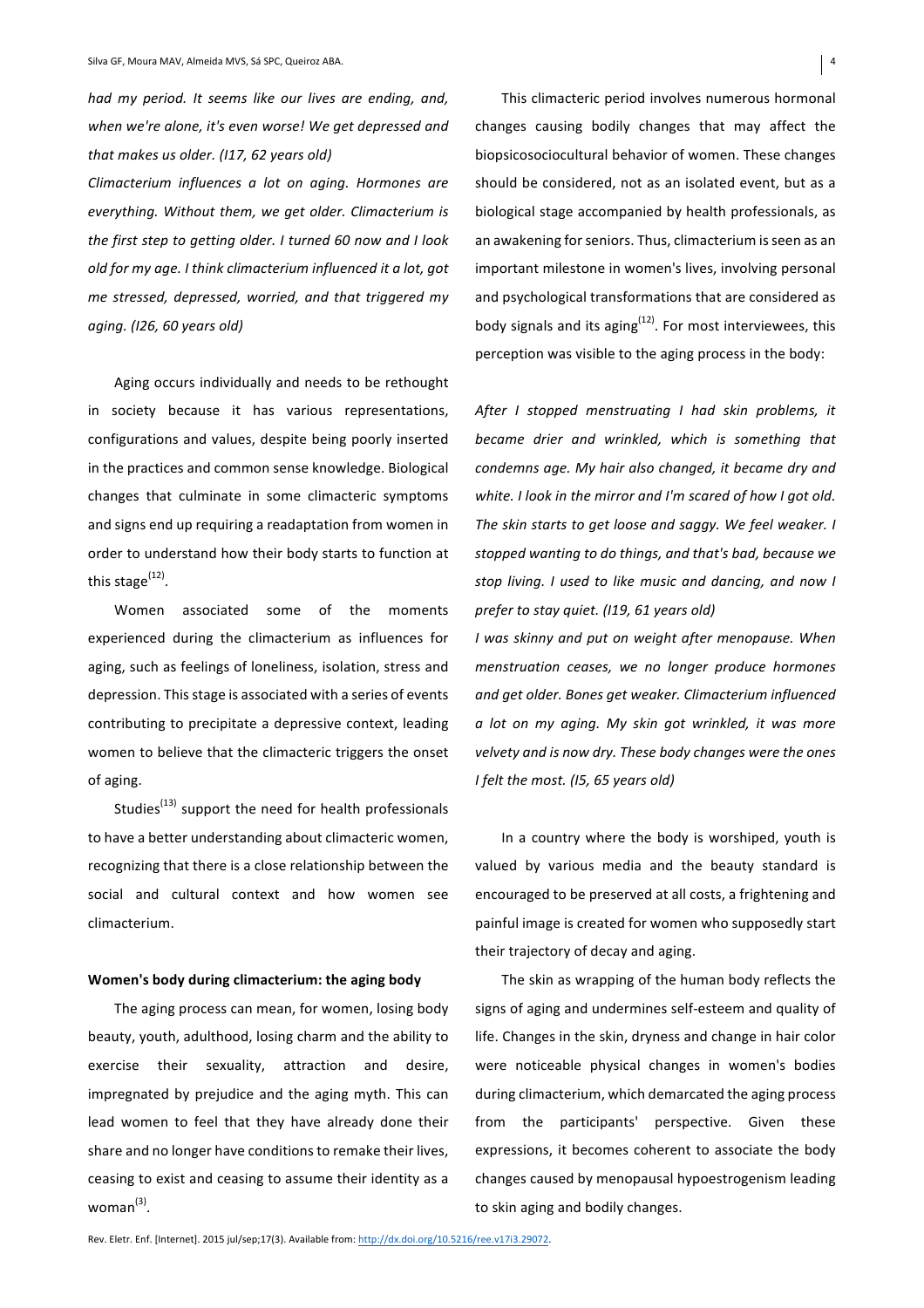The association of weight gain is a worrying factor due to the consequences of the diseases not characteristic of the climacteric phase, but triggered by other causes such as physical inactivity, cardiovascular problems, and diabetes. The ovarian hormonal changes during this period involve alterations in the central distribution of body fat, besides the increased risk of cardiovascular disease, osteoporosis, degenerative brain diseases and type 2 diabetes mellitus $^{(14)}$ .

On the other hand, research<sup>(15)</sup> has shown that excessive weight gain after menopause reaches 0.8 kg/year and may have a 20% increase in body fat. However, the role of hypoestrogenism in this process is uncertain and appears to be related to inadequate dieting considering the energy needs of climacteric women.

Women also perceived, as an influence to aging, decreased sexual desire and activity. In addition, they considered sexual intercourse to be a synonym of vitality and healthy living.

*Climacterium brings influences because everything*  changes. Sexually, it decreases desire, and that makes us *older. I used to have more desire to have sex, and after menopause, not so much, and I think from both sides. We feel less desire and attraction. (I14, 62 years old) I* think it influences aging a lot. This whole not making love *thing, gosh! That depressed me and aged me both* 

*psychologically and physically. (I12, 63 years old)*

Women associated sexual health with a healthier life, with pleasure and well-being; this absence may depress women, age their mind and body, make them less attractive due to lack of hormone, decrease sexuality and push away their partner. Anchored at predetermined values, they fear aging because this process causes shameful feelings about the desire to be loved, desired and recognized as a person in its entirety $^{(12)}$ .

However, the organic changes that occur in women during climacterium do not necessarily imply a decrease in pleasure, but can influence the sexual response, which may be slower. The physiological changes that occur have little influence on sexuality, but may limit the erotic response<sup>(4)</sup>.

Sexual health in climacterium needs to be considered and coated with growing valuation due to the increasing longevity of women and the prevalence of sexual dysfunctions after menopause<sup>(4)</sup>. According to this thought, it is important to seek quality of life and better health conditions in this cycle, comprising climacterium as a natural event that should be accompanied by nurses and other professionals.

#### **Fear of aging: illness and finitude**

Climacteric experiences were demarcated uniquely by each interviewee, however, some women referred to this phase as a period characterized by discomfort and suffering. As a result, a mixture of fear and anxieties crosses both the process of becoming ill and the proximity to the end of life.

*Climacterium influences* aging a lot. And you die soon. This indisposition to do things depresses, isolates and makes *you* old faster. Menstruation is life. When it ends, we also end a little. This fear and anxiety boosts the aging process; *I need to cheer up, otherwise I'm through. (I18, 65 years old)*

*Climacterium is bad, it brought hypertension and*  diabetes. Three diseases I hate the most: cancer, diabetes and hypertension. I never had high blood pressure, but I did after I stopped menstruating, and with increasing *pressure came other problems. (I29, 64 years old)*

This association between climacterium and aging in women generated feelings of discouragement, fear and anxiety, expressing negative feelings. The cessation of menses was deemed a major factor in reducing the vitality, considering more life and femininity, while the weight of age is felt by hormonal decline.

In these expressions, climacterium can be seen as a phase of changes, reinforced by social imagination as a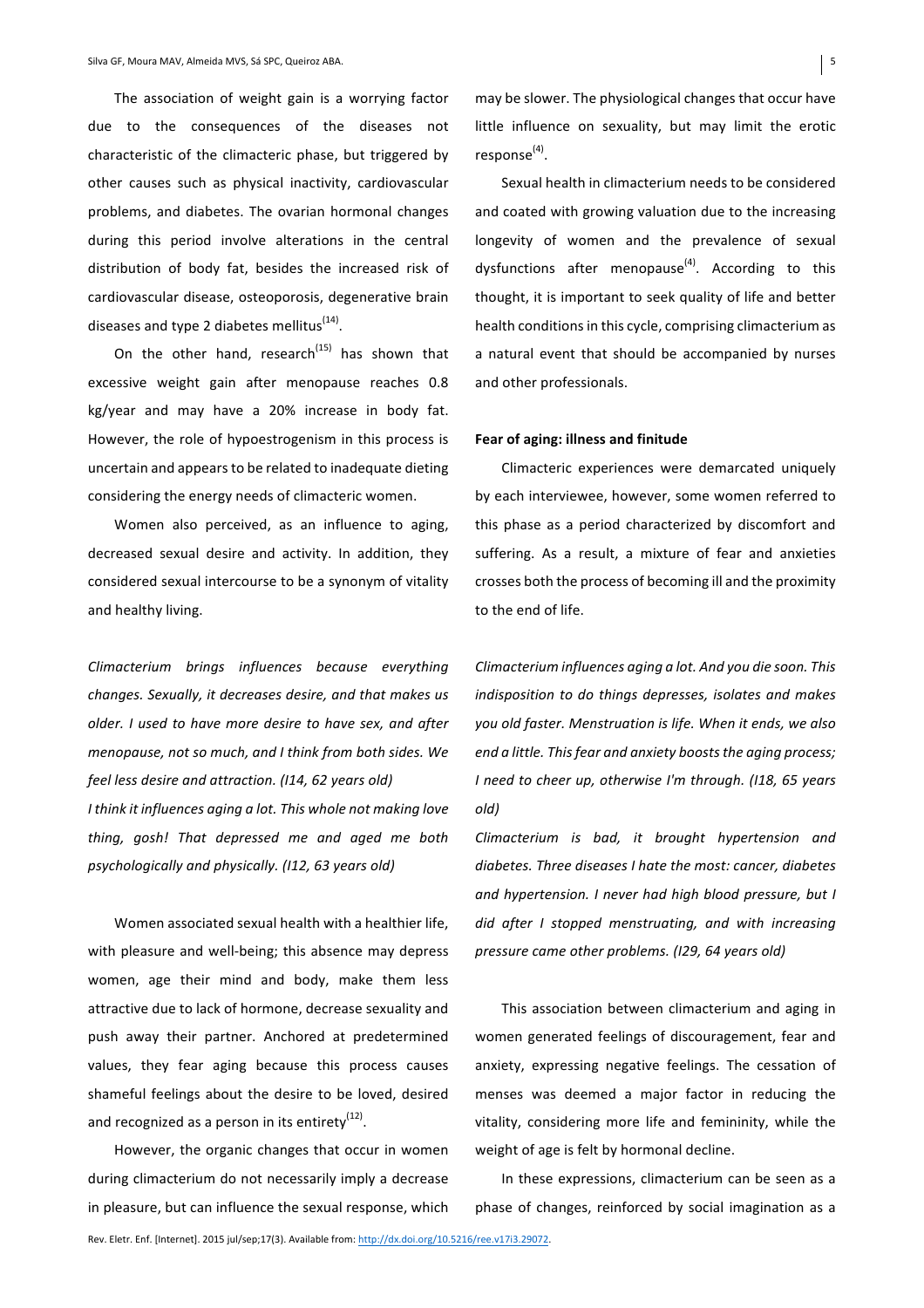primary episode for aging and unproductivity; considered a stage near finitude, related to the old and to the proximity of death. The aging process was associated with negative aspects such as chronic diseases, dependence, frailty, disability and death $^{(16)}$ .

This attitude of fear and insecurity is understandable when we link life stage to disease and aging processes, by emphasizing the biological aspects of climacterium, and seeing menopause as an endocrine disease or as a symptom of aging $^{(17)}$ .

Understanding the climacteric phase as a stage near the end of life is showing dissatisfaction with the process of this cycle, making it difficult to recognize it as a natural factor in women's life. Therefore, aging should be the recognition of the biological transition under the influence of life experiences and maturity. Faced with this conception of fear and insecurity, it is necessary to assist women, showing them that this phase can be tackled as natural, impeding negative factors from hindering an experience with quality of life. Thus, understanding the climacteric phase as natural is essential, seeking attention among professionals and services in order to address the lack of existing care<sup>(13)</sup>.

# **Strategies to cope with the relationship between climacterium and aging**

For the elderly women who regularly frequented the IAPE, the climacteric experience was perceived with negative feelings and was directly associated with aging. However, participation in community groups brought benefits for socialization and stimulation of functional capacity and autonomy in the promotion of health, improving quality of life, health and well being:

*What changed my depression at climacterium was the medical referral to come here (IAPE). I was too closed and now I have friends. We need a hand in this phase, otherwise we surrender and age faster. (I25, 63 years old) I* have always been cheerful and with me it was the *opposite. When I was on my period I was more willing, it* 

*seemed like I had a better life. When I stopped having it,* things changed a lot and I was discouraged. I am divorced, *childless and getting old. Now, coming to the IAPE, I'm* finding myself again, participating in activities and *exercising. (I23, 64 years old)*

To tell you the truth, I'm at my best age. Today I am more independent; coming to the IAPE was very good. I think that if we don't always try to improve, with the depression *that comes in this phase, we do age faster. (I22, 65 years old)*

The process of understanding climacterium and aging as life phases generates psychological conflicts, equally challenging compared to its biological symptoms. However, the equipment and the institutions of social support, such as family, friends and the social environment are important coping possibilities for healthier living and better quality of life.

The value that participants attributed to relationships with others is noticeable, especially with friends, stressing that participation in the elderly group brought changes in their lives. Social interaction constitutes a primary factor in the construction of everyday life, being a central part in the process of socialization, identity formation and belonging to a social group<sup>(3)</sup>.

Health education in health institutions is essential in self-care contributions and changes in negative positions on the female aging. It must include answering questions about the climacteric phase and menopause, reducing anxiety in these women<sup>(15)</sup>.

Another strategy that participants reported as important to cope with this moment was the use of hormone replacement therapy:

*I* think that if you don't take the hormones, a lot changes. When I ran out of it, I felt like a hopeless old lady, and when I returned, wow! I had more vitality, more courage. *I* see my friends and they are not like me, because they don't take hormones. The skin starts to dry out. We lose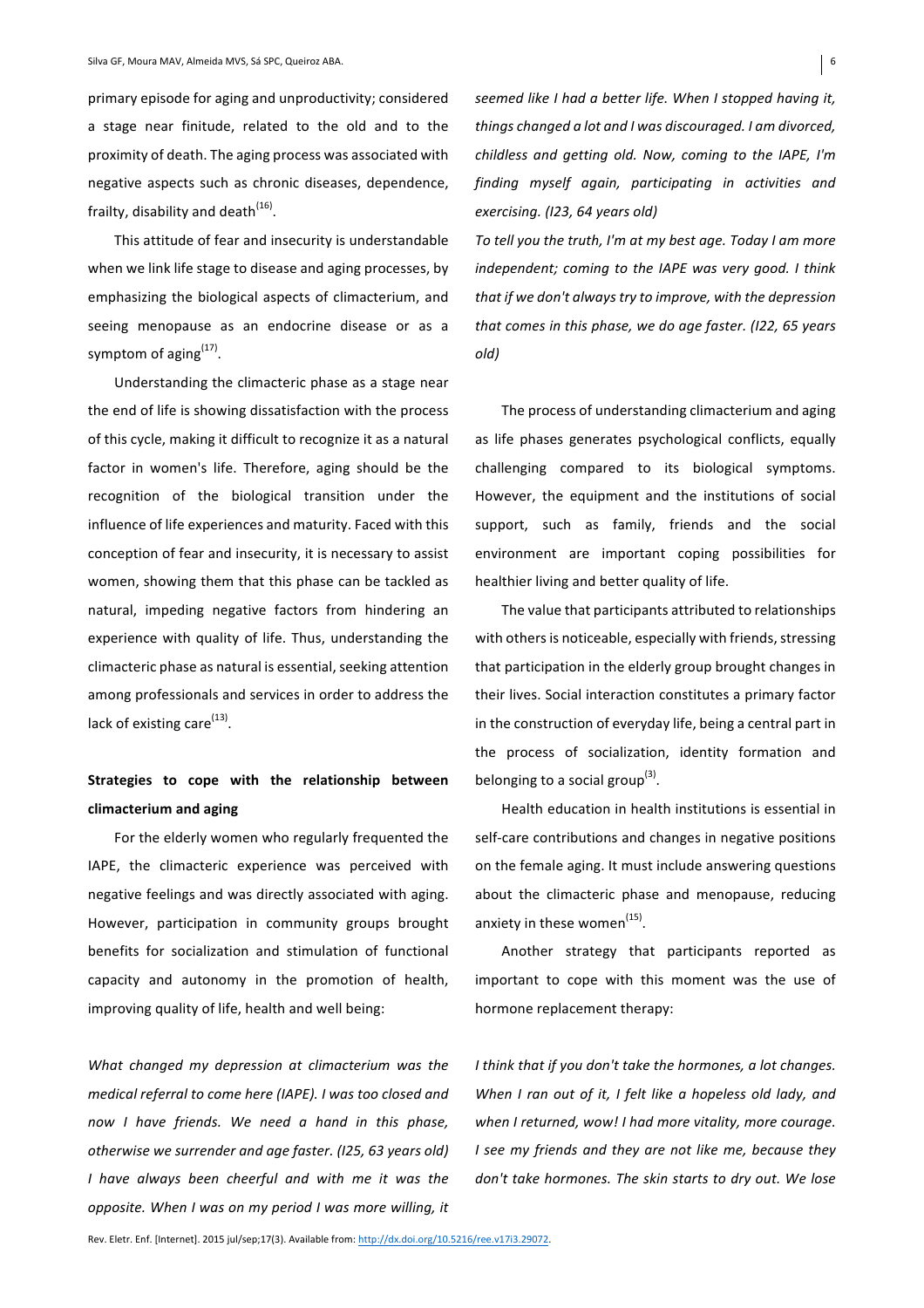*lubrication, and what about your partner?* (I16, 65 years *old)* 

*Hormone-free skin ages, and I think the lack of hormone anticipates it. It dries out the skin, the vagina, it's very bad; I* am starting to feel it again because *I* stopped using *hormones. (I2, 60 years old)*

Hormone replacement therapy for these women seemed to have been the solution found to eliminate unwanted climacteric symptoms, ceasing the influences that accelerate the signs of aging and providing more vitality. This strategy can be understood by the representation of climacterium as a disease-aging process when they seek medication as the solution and reversal.

Even though women feel the benefits of hormone replacement therapy, research<sup> $(18)$ </sup> points out that its security depends on the right indication, monitoring and individualization. Women over 60 years of age should not begin therapy and the decision to keep the replacement should be individualized, based on the symptoms, monitored and kept under medical supervision, as long as the benefits outweigh the risks.

However, since it is a socially legitimized knowledge, women reproduce that possibility as the only solution for the resumption of their lives, for it is through the experiences in the community circle or social environment, and the very medical discourse, that thoughts are multiplied and recreated, producing similar decision making. This refers to how much the biomedical model is still strongly influenced not only in the everyday life of health services and professional conduct, but as a social dominant ideological archetype.

## **CONCLUSION**

The findings of this study showed that the influence of climacterium for feminine aging permeates the physical, psychological and emotional transformations from this phase of life, seen as a preliminary stage of aging. It generates repercussions such as low self-esteem, due to body changes experienced in the process of aging, decreased sexual activity and fear of getting old, besides the association with the proximity of death. However, some women feel that social interaction, in the participation in groups, is a reference to minimize the influences of the climacteric phase, through socialization and stimulation of healthy activities, with emphasis on drug practice of hormone replacement therapy.

Nurses need to prioritize care for this segment of the population, valuing and encouraging these women to understand climacterium as a natural stage of the life cycle. The attention given to women should be focused on health promotion, with new perspectives, enabling creativity and leading to social values, using strategies for entertainment, sociability and healthy life.

Facing the limits of a local study performed with only the age range of the third climacteric phase, there is a contribution to the analysis and possibilities of care intervention with this population. It also contributes to the qualification of health professionals, reporting the relationship between climacterium and aging, in order to highlight strategies to reach these women, as defined by the National Agenda of Health Priorities for the Elderly.

#### **REFERENCES**

1. Moura MAV, Domingos AM, Rassy MEC. A qualidade na atenção à saúde da mulher idosa: um relato de experiência. Esc Anna Nery. 2010 out-dez;14(4):848-855.

2. Leite MT, Taschetto A, Hildebrandt LM, Van der Sand ICPRev. O homem também fala: o climatério feminino na ótica masculina. Eletr. Enf. [Internet]. 2013 abr/jun;15(2):344-51.

3. Zampieri MFM, Tavares CMA, Hames MLC, Falcon GS, Silva AL, Gonçalves LT. O processo de viver e ser saudável das mulheres no climatério. Esc Anna Nery. 2009 abr-jun; 13(2):305-12.

4. Araújo IA de, Queiroz ABA, Moura MAV, Penna LHG. Representações sociais da vida sexual de mulheres no climatério atendidas em Serviços Públicos de Saúde. Texto e Contexto 2013;22(1):114-122.